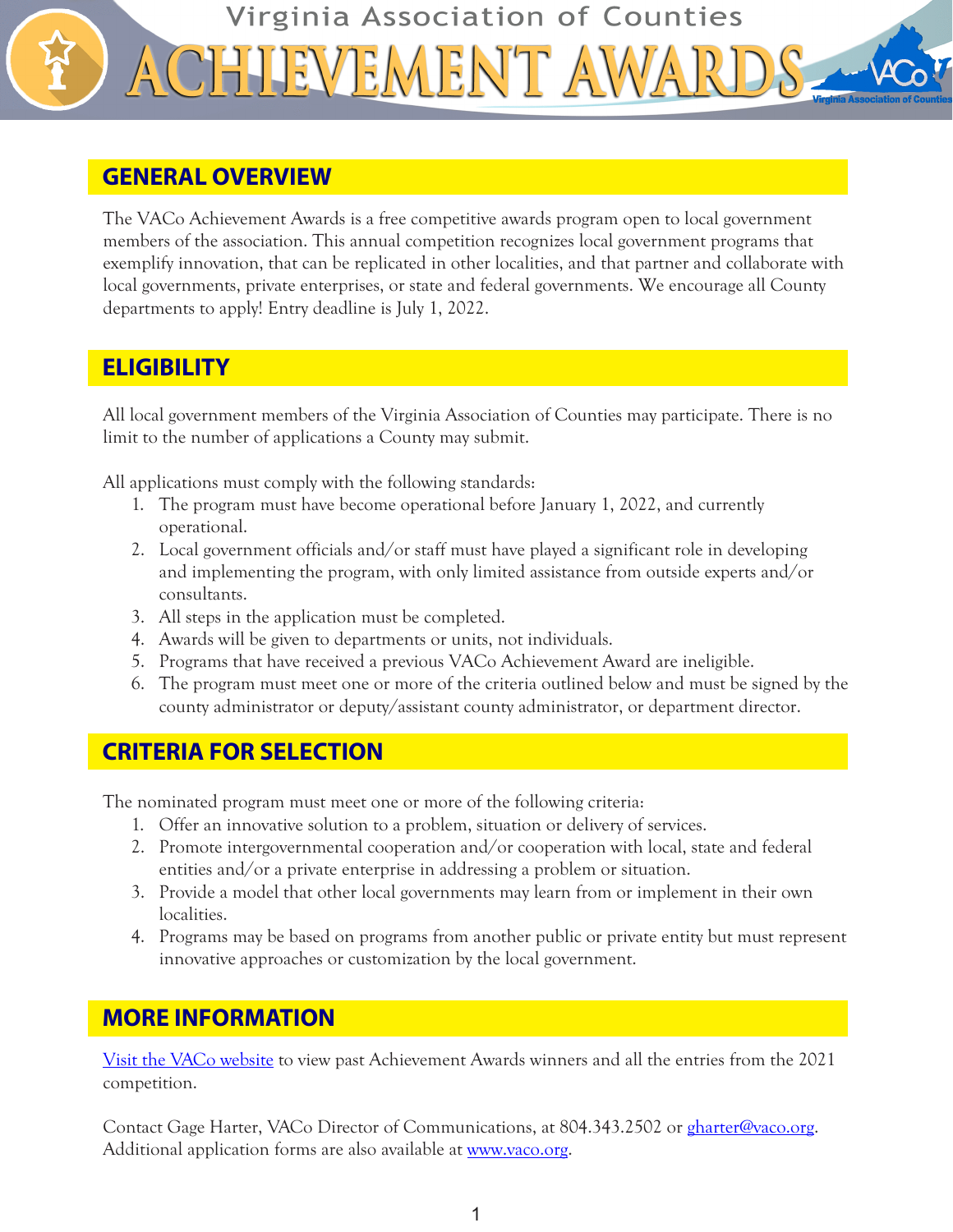Virginia Association of Counties EMENT AV

# **PROGRAM CATEGORIES**

**(Program categories are used as a guide and are not considered in judging)**

- 
- 3. Criminal Justice & Public Safety 4. Customer Service
- 
- 
- 
- 11. Transportation
- 1. Communications 2. Community & Economic Development
	-
- 5. Environmental 6. Health & Human Services
- 7. Information Technology 8. Organizational Development
- 9. Parks & Recreation 10. Regional Collaboration

#### **RULES OF ENTRY**

- 1. All entries must be submitted in electronic format PDF or WORD document. Email the electronic entry to [gharter@vaco.org.](mailto:gharter%40vaco.org?subject=) **Please include application form (Page 3).**
- 2. Entries must be typed and double-spaced. **Limit entries to 12 pages.** State the problem, challenge or situation faced by the locality and how the program fulfilled the awards criteria (innovation, partnering or collaboration and a model for other localities). Tell how the program was carried out, including financing and staffing, and the program's results.
- 3. Include an executive summary of the program (no more than one page double-spaced) that can be used as a quick reference guide for judges.
- **4. Include a brief overview of the program (2-3 paragraphs)** that could be used for press releases, brochures, etc.

# **JUDGING**

Entries will be judged by a three-member panel selected for its expertise in County government. One entry will be selected as "Best Achievement" and will be honored as the top program for the given year. Best Small County and Best Large County programs will also be recognized.

# **AWARD PRESENTATION**

The VACo Team will attend Board of Supervisors meetings to present award plaques. The top three winning programs also will be recognized at VACo's Annual Conference held on November 13-15, 2022. Winners will receive a special ribbon to be worn on their nametags, and will be recognized on the VACo website and in a news release sent to statewide media.

#### **DEADLINE**

All entries must be dated no later than July 1, 2022, and emailed to Gage Harter at [gharter@vaco.org.](mailto:gharter%40vaco.org?subject=)

**If you do not receive an email confirming receipt of your entry within 3 days of submission, please contact [Gage Harter.](mailto:gharter%40vaco.org?subject=)**